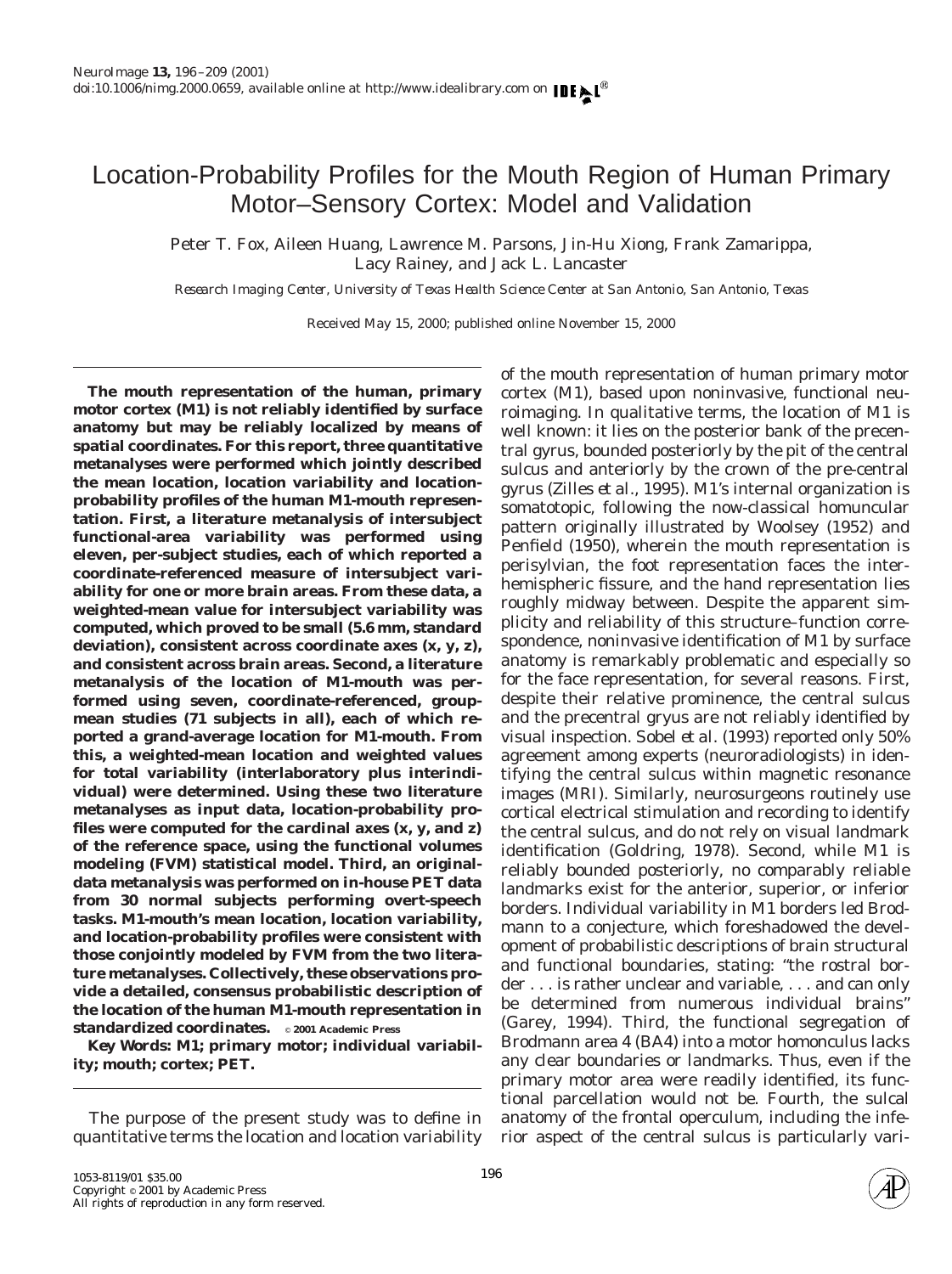able, presumably undermining reliable structure– function correspondences (Ono *et al.,* 1990; Garey, 1994). Collectively, then, it is not surprising that Grafton *et al.* (1991) found that the M1 mouth representation "was identified by no sulcus or other surface landmark," when coregistering PET activations onto 3-D-rendered MRI's.

Standardized coordinates offer an alternative to surface landmarks for describing the locations of functional areas within the brain (Fox *et al.,* 1985, 1997). The literature adhering to this reporting standard is now quite large (Fox, 1995b, 1998). However, the great majority of the coordinate-referenced, brain-mapping literature reports only group-mean locations, absent any measure of intersubject variability. Less than a dozen studies have reported intersubject variability of functional areas in standardized coordinates (Table 1, below). Despite this paucity of coordinate-referenced studies of intersubject variability, overall, they suggest that intersubject variability is sufficiently low that probabilistic models of brain functional areas should be reasonably precise and potentially useful (Table 1, below). Prospective, empirical construction of spatial probability contours for functional areas is a formidable undertaking. Accurate and precise probability bounds would likely require scores or even hundreds of subjects for each brain area. This assumes, of course, that tasks suitable for activating specific functional areas on a per-subject basis are available. An alternative is to retrospectively develop spatial probability bounds through metanalysis of the coordinate-referenced literature. The shortage of studies directly addressing individual variability is an impediment for which a solution has been proposed. A method of modeling spatial probability contours for brain functional areas using both group-mean studies (to provide a weighted-mean location and intergroup variability) and per-subject studies (to provide an estimate of intersubject variability) has been reported (Fox *et al.,* 1997). In the present report, this method (called functional volumes modeling or FVM) was used to model spatial-probability contours for the M1 mouth representation. In parallel, spatial probability contours for M1 mouth were determined from an original-data metanalysis of 30 normal volunteers, possibly the largest, coordinate-referenced report of the intersubject variability of any functional area. Jointly, these two metanalyses were used to model the location, variability and spatial probability profiles of M1 mouth.

# **METHODS**

*Literature metanalysis of intersubject variability.* Intersubject variability in the location of brain functional areas was estimated from the literature reporting per-subject response coordinates from any brain area. A total of 514 variability values were obtained from 11 peer-reviewed studies (Fox *et al.,* 1985a, c,

1987b, a; Belliveau *et al.,* 1991; Grafton *et al.,* 1993; Watson *et al.,* 1993; Schneider *et al.,* 1994; Hunton *et al.,* 1996; Ramsey *et al.,* 1996; Hasnain *et al.,* 1998), which collectively reported on more than 40 functional areas which were imaged in over 100 subjects (Table 1). Sample sizes ranged from 2 to 21. No paper reported the location variability of the M1 mouth representation. One paper (Fox *et al.,* 1987a) reported the variability of the primary sensory (S1) mouth representation, using vibrotactile stimulation as the provocation. Five papers reported the variability of the M1 or S1 hand representation (Fox *et al.,* 1985, 1987a; Grafton *et al.,* 1993; Hunton *et al.,* 1996; Ramsey *et al.,* 1996). The remaining six sources of individual-variability estimates were from locations further removed from M1 mouth. For the most part, variability values were reported in millimeter standard deviations following size normalization to Talairach and Tournoux (1988). If otherwise expressed, values were converted to these units prior to analysis. From these 11 papers, the pooled variance (weighted per-location by *n*) was computed and reported as the standard deviation for each axis (x, y, z) (Table 1). This value was used as an input parameter for FVM modeling of the spatial-probability profiles of M1-mouth (below).

*Literature metanalysis of M1-mouth and functional volume modeling.* The mean location and total variability (interlaboratory plus intersubject) of M1-mouth were estimated from the coordinate-referenced, groupmean, brain-activation literature. Candidate studies were limited to those: (1) on normal subjects; (2) using overt oral tasks. Eight such studies were identified (Petersen *et al.,* 1988; Paus *et al.,* 1993; Petrides *et al.,* 1993; Andreasen *et al.,* 1995; Bookheimer *et al.,* 1995; Fox *et al.,* 1996; Braun *et al.,* 1997; Murphy *et al.,* 1997). Of these, one (Fox *et al.,* 1996) was discarded because the subject sample partially overlapped the sample of the present original-data metanalysis (below). Two (Andreasen *et al.,* 1995; Murphy *et al.,* 1997) were discarded because they failed to differentiate between M1-mouth and ventral premotor cortex (i.e., BA 6/44 or Broca's area). Ventral premotor cortex lies approximately 2 cm inferior to M1-mouth and is activated during covert tasks, such as imagined movements (Fox, 1995a; Parsons and Fox, 1998), as well as by overt tasks such as actual speech or other movements (Petersen *et al.,* 1988; Paus *et al.,* 1993; Petrides *et al.,* 1993; Bookheimer *et al.,* 1995; Fox *et al.,* 1996; Braun *et al.,* 1997). M1-mouth, on the other hand, is not appreciably activated by covert tasks, such as imagined speech. Failure to differentiate these adjacent regions resulted in activation coordinates (Andreasen *et al.,* 1995; Murphy *et al.,* 1997) lying roughly midway between these two, well-defined, functional regions, which would have skewed the metanalysis, if included. No other exclusions were made. In total, five studies ranging in group-size (*n*) from 8 to 20 and totaling 71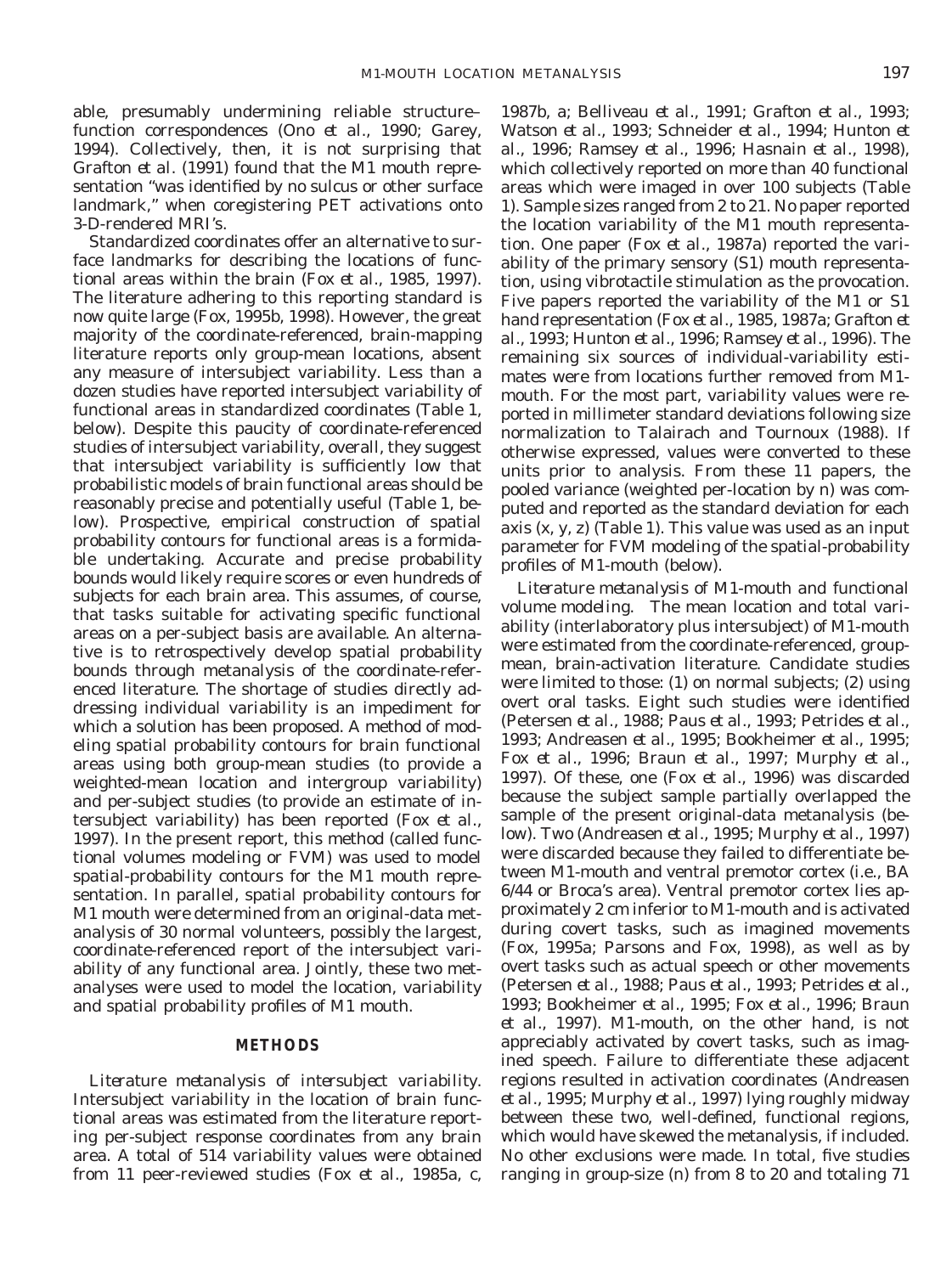# **TABLE 1** Variability Input Data

|                        |                           |                  |                          | <b>Standard deviations</b> |          |  |
|------------------------|---------------------------|------------------|--------------------------|----------------------------|----------|--|
| Citation               | <b>Functional</b> area    | $\boldsymbol{n}$ | X axis                   | Y axis                     | Z axis   |  |
| Fox et al., 1985a      | SMA hand (m)              | 9                | 9.60                     | 7.00                       | 9.40     |  |
|                        | $FEF$ (l)                 | 9                | 9.40                     | 7.50                       | 7.40     |  |
|                        | FEF(r)                    | $\boldsymbol{9}$ | 12.00                    | 6.80                       | 8.60     |  |
|                        | M1 hand (l)               | $\boldsymbol{9}$ | 4.40                     | 7.40                       | 6.30     |  |
|                        | $M1$ hand $(r)$           | 9                | 7.30                     | 3.20                       | 6.50     |  |
|                        | V1(m)                     | 9                | 5.30                     | 5.10                       | 8.90     |  |
| Fox et al., 1985c      | Ant Cbm eye (m)           | $\tau$           | 4.00                     | 6.00                       | 6.00     |  |
|                        | Ant Cbm hand (l)          | 15               | 5.00                     | 4.00                       | 5.00     |  |
|                        | Ant Cbm hand (r)          | 15               | 6.00                     | 5.00                       | 5.00     |  |
| Fox et al., 1987b      | $V1$ 0.1-1.5 deg (m)      | $\sqrt{5}$       | $\overline{\phantom{0}}$ | 1.3                        | 3.6      |  |
|                        | $V1$ 1.5-5.5 deg (m)      | $\boldsymbol{6}$ |                          | 0.9                        | 3.2      |  |
|                        | V1 $5.5-15.5$ deg (m)     | $\boldsymbol{6}$ | $\overline{\phantom{0}}$ | 0.7                        | 4.2      |  |
| Fox et al., 1987a      | $S1$ lip $(l)$            | $\boldsymbol{7}$ | 3.64                     | 4.59                       | 7.44     |  |
|                        | $S1$ lip $(r)$            | $\boldsymbol{7}$ | 4.40                     | 4.90                       | 6.00     |  |
|                        | S1 hand (l)               | 8                | 4.90                     | 5.60                       | 1.90     |  |
|                        | $S1$ hand $(r)$           | 8                | 3.74                     | 5.88                       | 2.60     |  |
|                        | S1 foot (m)               | 8                | 5.18                     | 10.70                      | 3.70     |  |
| Belliveau et al., 1991 | $V1$ 0-90 deg (l)         | $\boldsymbol{7}$ | 2.00                     | 5.00                       | 5.00     |  |
|                        | $V1$ 0-90 deg (r)         | $\boldsymbol{7}$ | 2.00                     | 5.00                       | 4.00     |  |
| Grafton et al., 1992   | M1 shoulder (l)           | $\overline{4}$   | 2.00                     | 4.00                       | 2.00     |  |
|                        | M1 elbow (l)              | $\overline{4}$   | 4.00                     | 7.00                       | 4.00     |  |
|                        | M1 wrist (l)              | $\overline{4}$   | 4.00                     | 2.00                       | 5.00     |  |
|                        | M1 finger (l)             | $\boldsymbol{6}$ | 8.00                     | 8.00                       | 8.00     |  |
|                        | CMA shoulder (l)          | 4                | 2.00                     | 3.00                       | 6.00     |  |
|                        | CMA elbow (l)             | $\overline{4}$   | 2.00                     | 3.00                       | 8.00     |  |
|                        | CMA wrist (I)             | $\overline{4}$   | 2.00                     | 5.00                       | 8.00     |  |
|                        | CMA finger (l)            | $\boldsymbol{6}$ | 4.00                     | 6.00                       | 5.00     |  |
|                        | Ant Cbm shoulder (l)      | $\overline{4}$   | 6.00                     | 7.00                       | 3.00     |  |
|                        | Ant Cbm elbow (l)         | $\overline{4}$   | 7.00                     | 9.00                       | 4.00     |  |
|                        | Ant Cbm wrist (l)         | $\overline{4}$   | 8.00                     | 8.00                       | 5.00     |  |
|                        | Ant Cbm finger (l)        | $\boldsymbol{6}$ | 13.00                    | 11.00                      | 5.00     |  |
|                        | SMA shoulder (l)          | $\overline{4}$   | 3.00                     | 6.00                       | 7.00     |  |
|                        | SMA elbow (l)             | $\overline{4}$   | 2.00                     | 5.00                       | 6.00     |  |
|                        | SMA wrist (l)             | $\overline{4}$   | 1.00                     | 8.00                       | 7.00     |  |
|                        | SMA finger (l)            | $\boldsymbol{6}$ | 3.00                     | 6.00                       | 6.00     |  |
| Watson et al., 1993    | $V5$ (l)                  | 12               | 5.60                     | 6.00                       | 5.30     |  |
|                        | V5(r)                     | 12               | 3.70                     | 4.70                       | 3.20     |  |
| Schneider et al., 1994 | Calcarine (b)             | $\boldsymbol{6}$ | 2.80                     | 6.00                       | 3.60     |  |
|                        | Fusiform Lingual (b)      | $\boldsymbol{7}$ | 6.20                     | 2.40                       | 2.40     |  |
|                        | Superior Occipital (b)    | $\sqrt{5}$       | 2.80                     | 3.10                       | 3.10     |  |
|                        | Superior Lateral (b)      | $\boldsymbol{2}$ | 3.50                     | 1.40                       | 1.40     |  |
|                        | Superior Medial (b)       | $\,2$            | 2.10                     | 1.40                       | 1.40     |  |
| Hunton et al., 1996    | Group 1 (mixed*)          | 21               | 6.70                     | 6.30                       | 6.10     |  |
|                        | Group $2 \text{ (mixed)}$ | 21               | 7.50                     | 7.20                       | 6.30     |  |
| Ramsey et al., 1996    | M1 hand (l) (fMRI)        | 9                | 4.50                     | 3.20                       | 5.50     |  |
|                        | M1 hand (l) (PET)         | 9                | 5.50                     | 4.50                       | 5.10     |  |
| Hasnain et al., 1998   | $V1$ (l)                  | 11               | 3.30                     | 5.30                       | 7.50     |  |
|                        | V2v(1)                    | 11               | 4.20                     | 5.10                       | 4.90     |  |
|                        | $V2d$ (l)                 | 11               | 4.60                     | 4.30                       | $8.60\,$ |  |
|                        | VP(1)                     | 11               | 2.00                     | 7.60                       | 5.10     |  |
|                        | $V3$ (l)                  | 11               | 5.90                     | 5.00                       | 7.50     |  |
|                        | $V3a$ (l)                 | 11               | $2.90\,$                 | 4.90                       | $6.10\,$ |  |
|                        | $V4$ (l)                  | 11               | 4.50                     | 5.00                       | 3.60     |  |
|                        | $V5$ (l)                  | 11               | 4.60                     | 3.70                       | 3.80     |  |
|                        | VI(r)                     | 11               | 2.60                     | 5.70                       | 5.00     |  |
|                        | V2v(r)                    | 11               | 4.00                     | 5.90                       | 5.90     |  |
|                        | V2d(r)                    | 11               | 3.50                     | 4.30                       | 4.50     |  |
|                        | VP(r)                     | 11               | 4.40                     | 5.70                       | 5.40     |  |
|                        | V3(r)                     | 11               | 5.90                     | 5.50                       | 4.20     |  |
|                        | V3a(r)                    | 11               | 9.30                     | 6.10                       | 3.40     |  |
|                        | V4(r)                     | 11               | 3.30                     | 5.60                       | $2.90\,$ |  |
|                        | V5(r)                     | 11               | 4.70                     | 7.00                       | 6.20     |  |
|                        |                           |                  |                          |                            |          |  |
| Cumulative n           |                           | 514              |                          |                            |          |  |

*Note.* Intersubject variability in the coordinate-referenced locations of brain functional areas is shown. A total of 514 variability values were obtained from 11 peer-reviewed studies (Fox *et al.,* 1985a; Fox *et al.,* 1985c; Fox *et al.,* 1987b; Fox *et al.,* 1987a; Belliveau *et al.,* 1991; Grafton *et al.,* 1992; Watson *et al.,* 1993; Schneider *et al.,* 1994; Hunton *et al.,* 1996; Ramsey *et al.,* 1996; Hasnain *et al.,* 1998), which collectively reported on more than 40 functional areas that were imaged in over 100 subjects. Reported variability values are expressed in millimeter standard deviations. Functional areas are designated by area name, map segment, and laterality. Area name abbreviations are: Ant Cbm, anterior cerebellum; CMA, cingulate motor area; FEF, frontal eye fields; M1, primary motor cortex; S1, primary somatosensory cortex; SMA, supplementary motor area; V1, primary visual cortex V2v, V2d, second visual area, ventral and dorsal components; V3, V3a, third visual area; V4, fourth visual area; V5, fifth visual area. Laterality is coded as: l, left; r, right; m, midline; b, both sides.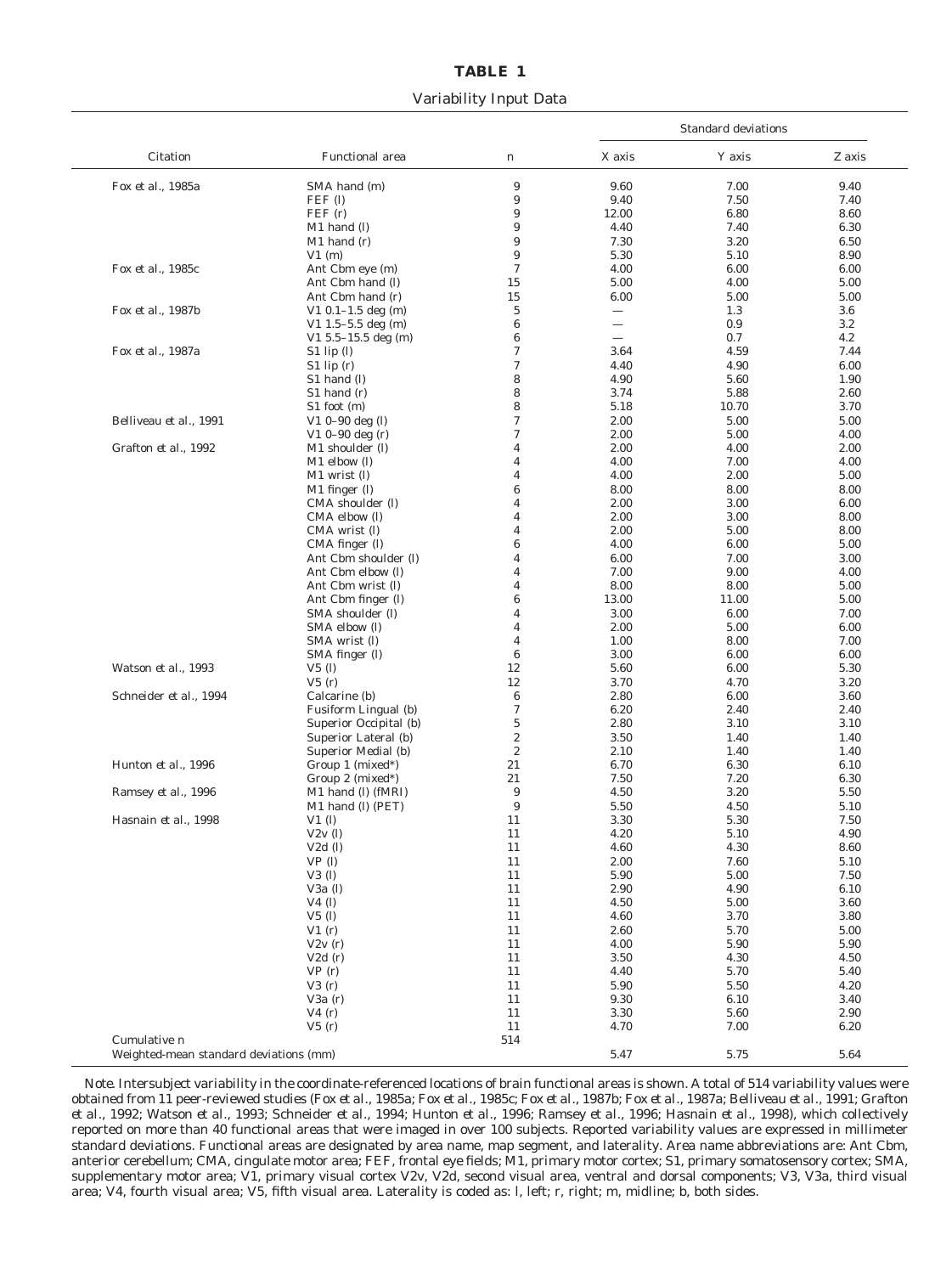#### **TABLE 2**

|                            |        |                  |         |         | Left   |        | Right   |        |  |
|----------------------------|--------|------------------|---------|---------|--------|--------|---------|--------|--|
| Citation                   | Task   | $\boldsymbol{n}$ | X axis  | Y axis  | Z axis | X axis | Y axis  | Z axis |  |
| Petersen et al., 1988      | Speech | 17               | $-42.8$ | $-15.1$ | 43.6   | 50.3   | $-9.9$  | 38.3   |  |
| Paus et al., 1993          | Speech | 8                | $-51.0$ | $-11.0$ | 33.0   | 62.0   | $-4.0$  | 22.0   |  |
| Petrides et al., 1993      | Speech | 10               | $-50.0$ | $-11.0$ | 38.0   | 44.0   | $-6.0$  | 36.0   |  |
| Brookheimer et al., 1995   | Speech | 16               | $-45.0$ | $-10.0$ | 38.0   | 42.0   | $-4.0$  | 44.0   |  |
| Braun <i>et al.</i> , 1997 | Speech | 20               | $-48.0$ | $-16.0$ | 28.0   | 44.0   | $-16.0$ | 28.0   |  |
|                            | Total  | 71               |         |         |        |        |         |        |  |

The M1-mouth location coordinates reported in five, group-mean, brain-activation studies contrasting overt speech to a nonspeaking condition are shown. Values are reported by number of subjects (*n*), cerebral hemisphere (left, right), and coordinate axis (x, left–right; y, anterior–posterior; z, superior–inferior).

subjects were accepted (Table 2). All studies reported coordinates by reference either to Talairach and Tournoux (1988) or to Talairach *et al.* (1967). Coordinates referenced to the latter were converted to the former. Although reports varied in the sense  $(+ or -)$  applied to the right and left hemispheres, this was standardized to right hemisphere being positive. Using these input data and the FVM modeling construct (Fox *et al.,* 1997), location-probability profiles were computed for each axis (x, y, z) and each hemisphere. Probability contours were computed for the 50th  $(z = 0.67)$ , 68th  $(z = 1.0)$ , and 95th  $(z = 1.96)$  percentiles along each axis (x, y, and z). These predictions were tested by comparison to an original-data metanalysis of M1 mouth (below). In addition, a summary FVM was constructed using both the literature metanalysis and the original-data metanalysis (Table 5, below).

*Original-data metanalysis of M1-mouth.* The M1 mouth location, variability and spatial-probability profile were determined for each hemisphere and each cardinal axis (x, y, z) from an original-data metanalysis on thirty subjects. Each of the 30 subjects participated in one of three speech-motor protocols (ten subjects per protocol) in the authors' laboratory. All three protocols were designed to allow per-subject identification of speech-motor activations, applying intrasubject image averaging to multiple trials of each condition, to enhance signal-to-noise ratio. In addition, each subject performed at least two different speech motor conditions, which were pooled for the present analysis, further enhancing the detection and localization of the M1-mouth responses.

*Experimental subjects.* All subjects were healthy, right-handed, native English speakers between the ages of 21 and 49 (mean  $= 32$ ; SD  $= 7$ ). Cohort One was ten men. Cohorts Two and Three each consisted of five men and five women.

*Behavioral conditions.* Two Cohorts performed two overt speech tasks and one control task, while the third Cohort performed three overt speech tasks and one control task. Cohort One's speech tasks were: (1) reading aloud paragraphs presented on a computer monitor; and (2) paragraph reading while hearing the same paragraph read aloud through an ear phone (Fox *et al.,* 1996). Cohort Two's speech tasks were: (1) speaking aloud a verb in response to a visually presented noun; and (2) naming a visually presented object (a linedrawn picture). Cohort Three's speech tasks were: (1) reading aloud a verb in response to a visually presented noun (same as condition 1 for Cohort 2); (2) speaking aloud a noun (a name) in response to a visually presented object (same stimuli as for Cohort 2, Task 2); and (3) speaking aloud a noun in response to visually presented noun (reading aloud). In Cohorts 1 and 2, each condition was performed three times per subject, in a single scanning session. In Cohort 3, each condition was performed two times per subject. For each subject, all six speech trials were grouped, thereby increasing the signal-to-noise ratio to a level permitting M1-mouth (and other speech-motor responses) to be detected in a high percentage of subjects (80%–93%, below). For all three Cohorts, the control state was fixation-point rest.

*Head fixation and alignment.* For all studies, the head was immobilized in a closely fitted, thermally molded, plastic facial mask that was individually made for each subject (Fox, 1985b). The mask minimized head movement during PET imaging, even during overt speech. The imaging volume exceeded brain size in the x (medial-to-lateral) and y (anterior-to-posterior) axes. In the z-axis (superior to inferior), the field-ofview was 10 cm. In all subjects this volume was angled approximately 10° clockwise (when viewed from the subject's left) from the canthomeatal line, with the lower bound of the imaging volume approximately 1 cm above the tragus. This positioning typically sampled the entire frontal lobe and, in all cases, amply spanned the primary motor area for mouth.

*PET methods.* PET imaging was performed on a GE 4096 camera: pixel spacing  $= 2.6$  mm; spatial res-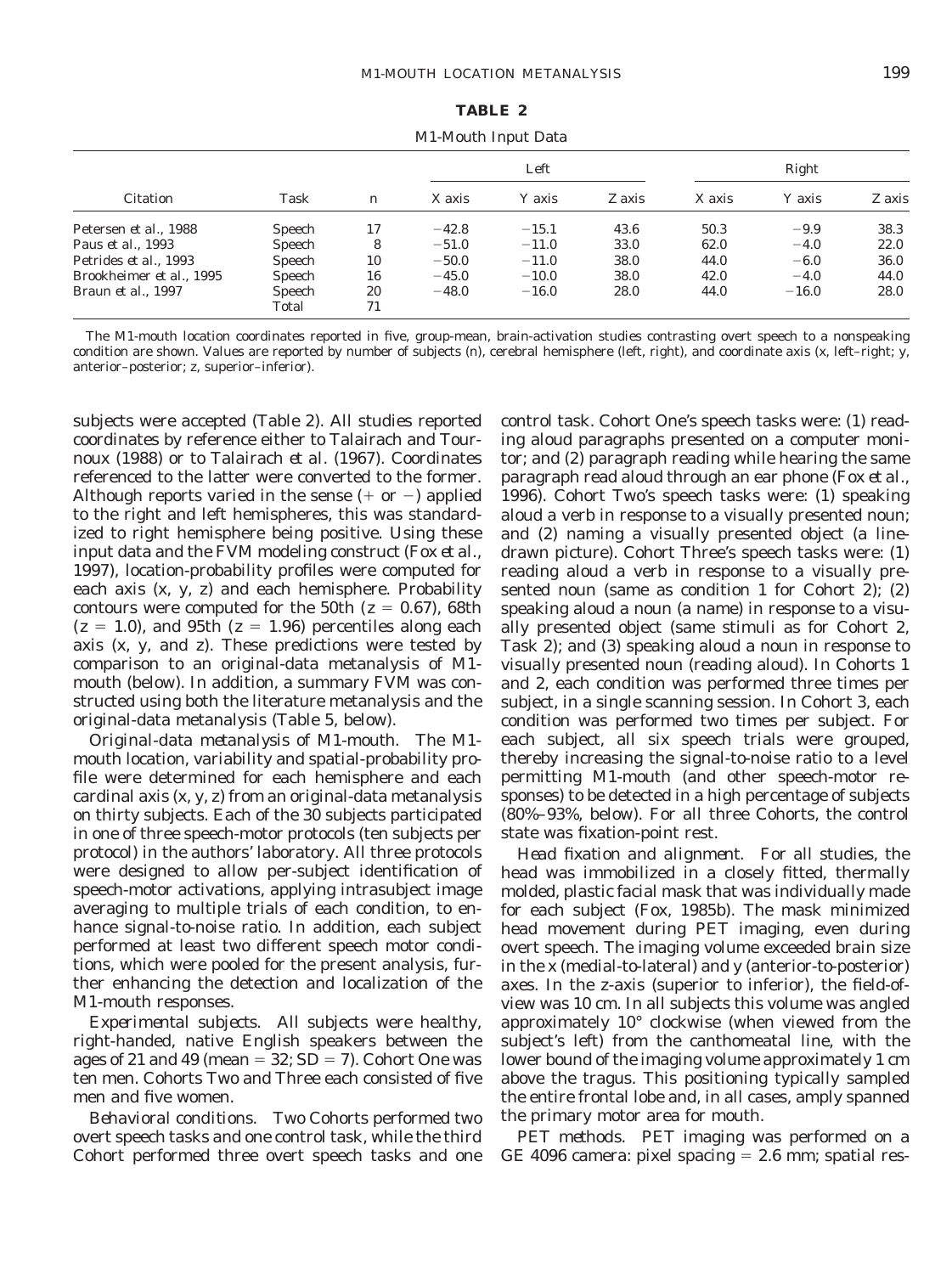**TABLE 3**

Frontal-Lobe Speech-Motor Activations (Group-Mean Image)

| Region                                            | ВA       | X              |         | Z.       | z Score    |
|---------------------------------------------------|----------|----------------|---------|----------|------------|
| M1-mouth (left)                                   |          | $-46$          | -8      | 40       | 3.8        |
| M1-mouth (right)                                  | 4        | 52             | $-8$    | 38       | 3.5        |
| SMA (bilat)                                       | 6        | 0              | 4       | 53       | 3.7        |
| Ventral premotor (left)<br>Anterior Insula (left) | 44<br>na | $-54$<br>$-30$ | -6<br>2 | 22<br>10 | 2.4<br>2.0 |
|                                                   |          |                |         |          |            |

*Note.* The coordinates of the speech related, motor-area activations derived from the group-mean image pooling 30 subjects from three 10-subject studies are reported. Ventral premotor is "Broca's area."

SPI). In this 30-subject image, several functional regions comprising the speech-motor system were readily identified, including: the left and right M1-mouth representations (BA4); supplementary motor area (medial BA6); the left ventral premotor region (BA6/44); and the left anterior insula (Table 3). The two M1-mouth locations (Table 3) were used to limit the search domain within the thirty, single-subject SPIs. Potential left and right M1-mouth loci were automatically detected as the most intense (highest positive *z* score) local maximum within a 3-cm radius of the grandaverage M1-mouth locus. The large detection radius avoided artificially limiting the variance observed among loci. In 19 instances (10 left, 9 right), the most intense response within the search bound was not appropriate in location for M1-mouth. For example, the supplementary motor area was captured by the search algorithm in 1 case. Ventral premotor cortex (in humans, "Broca's area") was captured by the search algorithm in 14 cases. Superior temporal (in humans, "Wernicke's area") was captured in two cases and superior pre-motor was captured in two cases. In 11 instances (8 left; 3 right), the next most intense response was located appropriately for M1-mouth and was used for subsequent analysis. In 8 instances (2 left; 6 right), no M1-mouth response could be identified.

*Statistical analysis.* Loci resulting from the abovedescribed image acquisition, pooling and searching stages were analyzed to determine: (1) whether the three Cohorts (used for original-data metanalysis) differed in the mean location or variability of M1-mouth; (2) whether the spatial distributions of the 30-subject sample differed significantly from Gaussian; (3) and, whether the literature-derived FVM model for M1 mouth correctly predicted the mean location, the location variability, and the location-probability profiles for the 30-subject original-data metanalysis. Finding intercohort equivalence, a normal distribution, and good agreement between literature and original-data metanalysis, a combined model of M1-mouth was generated, using all available data.

 $olution = 5 mm FWHM; interplane, center-to-center$ distance  $= 6.5$  mm; scan planes  $= 15$ ; z-axis field of  $view = 10$  cm. Attenuation correction was performed with a  $^{68}$ Ge/ $^{68}$ Ga pin source. Brain blood flow (BF) was measured with  $\mathrm{H_2}^{\text{15}}\mathrm{O}$  (half-life, 123 s), administered as an intravenous bolus of 8–10 ml of saline containing 60 mCi (Raichle *et al.,* 1983; Herscovitch *et al.,* 1983). A 40-s scan was triggered as the tracer bolus entered the field of view (the brain), by the rise in the coincidencecounting rate. As the statistical significance and localization accuracy of functional mapping are not affected by compartmental modeling (Fox *et al.,* 1984; Fox and Mintun, 1989), arterial blood samples were not drawn. A 10-min interscan interval was sufficient for isotope decay (five half-lives) and to reestablish resting-state levels of regional blood flow (rBF) within activated areas. Each condition was imaged three times in each subject. Each PET session lasted approximately 2 h and 30 min. Images were reconstructed using a Hann filter with a width of 5 mm, resulting in images with a spatial resolution of 11.5 mm (full-width at half-maximum).

*Anatomical MRI methods.* Anatomical MRI was acquired in 26 of 30 subjects and used to optimize spatial normalization. MRI imaging was performed on the 1.9- Tesla, Elscint *Prestige* using a high-resolution, 3-D GRASS sequence:  $TR = 33$  ms;  $TE = 12$  ms; flip angle = 60°; voxel size = 1 mm<sup>3</sup>; matrix size = 256  $\times$  $192 \times 192$ ; acquisition time = 15 min. Cardiac-gating prevented CSF-pulsation artifacts.

*Image processing.* PET-MRI registration and spatial normalization were performed using the Lancaster *et al.* (1995) algorithm, as implemented in the SN software (Research Imaging Center, UTHSCSA, San Antonio, TX). This algorithm employs a nine-parameter, affine transformation. Images were normalized to the Talairach and Tournoux (1988) atlas and referenced in millimeters relative to the anterior commissure.

Statistical parametric images (SPIs) were created using the Fox *et al.* (1988) algorithm, as implemented in the MIPS software (Research Imaging Center, UTH-SCSA). This algorithm uses the pooled variance of all brain voxels as the reference for computing significance, rather than computing the variance at each voxel. This procedure allows formation of a single-subject SPI, even without intrasubject averaging, and is more sensitive for small samples than the voxel-wise variance methods of Friston *et al.* (1991) and others (Strother, 1997). Thirty-one SPIs were created: 30 single-subject SPIs and one 30-subject SPI.

The M1-mouth locations (left and right) were determined in each SPI, as follows. The 30-subject SPI was scanned with a local-maximum search algorithm (Mintun *et al.,* 1989), to determine the locations of the M1-mouth areas (left and right) in the image with the highest possible signal to noise (i.e., the thirty-subject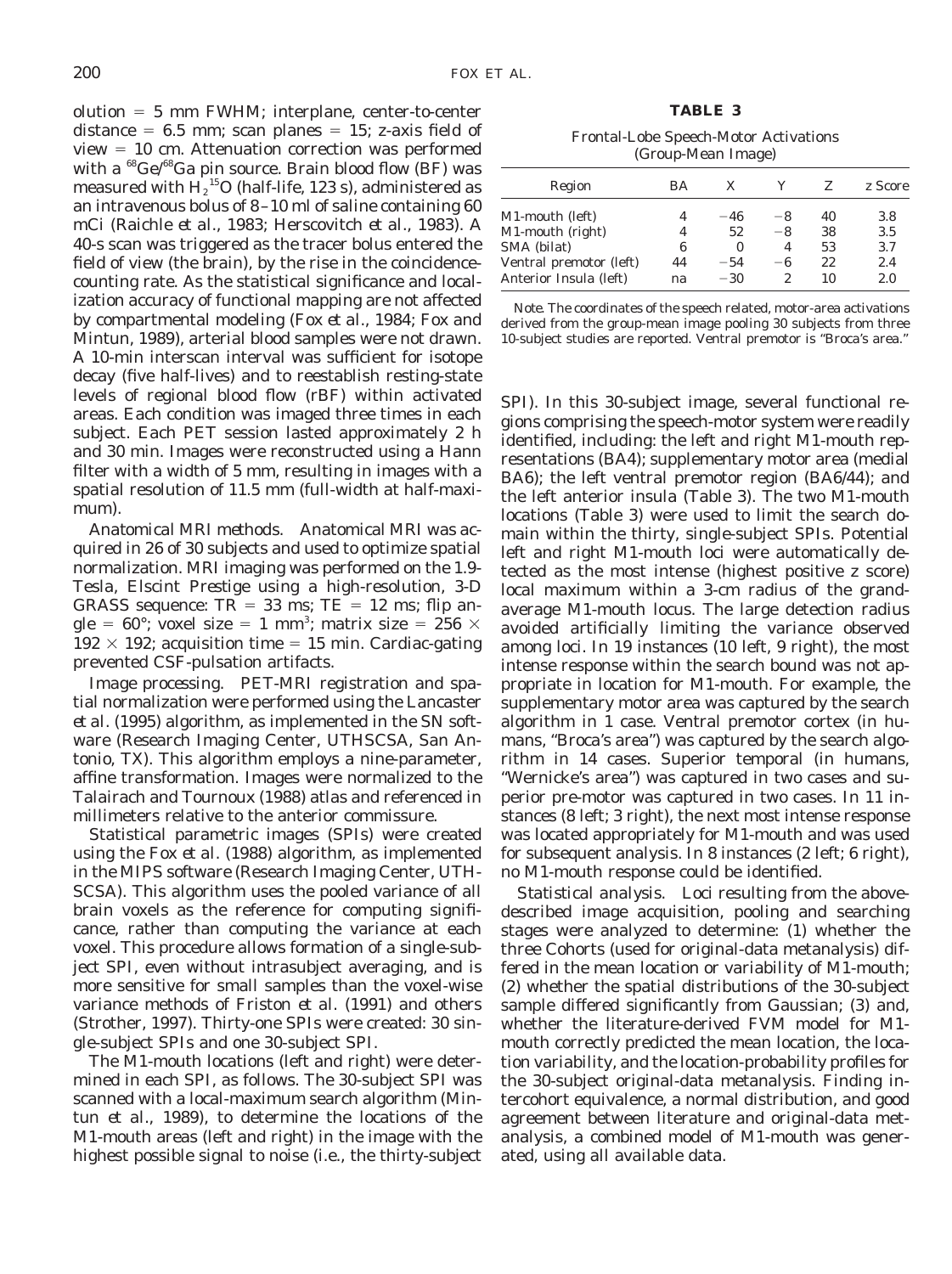**TABLE 4**

| <b>Cohort Equivalence</b> |                |                                             |                |                                                                       |            |                |  |  |  |
|---------------------------|----------------|---------------------------------------------|----------------|-----------------------------------------------------------------------|------------|----------------|--|--|--|
|                           |                | Left                                        |                |                                                                       | Right      |                |  |  |  |
| Axis                      | C <sub>1</sub> | C2                                          | C <sub>3</sub> | C <sub>1</sub>                                                        | C2         | C <sub>3</sub> |  |  |  |
| $\mathbf{X}$              |                |                                             |                | $-47 \pm 4$ $-44 \pm 4$ $-44 \pm 5$ $50 \pm 3$                        | $51 \pm 3$ | $48 \pm 4$     |  |  |  |
| Y                         |                |                                             |                | $-10 \pm 6$ $-10 \pm 7$ $-10 \pm 6$ $-10 \pm 5$ $-7 \pm 7$ $-5 \pm 6$ |            |                |  |  |  |
| Z                         |                | $36 \pm 5$ $38 \pm 6$ $40 \pm 4$ $36 \pm 3$ |                |                                                                       | $35 \pm 7$ | $39 \pm 4$     |  |  |  |

*Note.* Averages and standard deviations calculated per Cohort are presented for the left and right M1-mouth regions. The three Cohorts were effectively identical in the distribution of per-subject response loci (ANOVA,  $F < 2.6$ ,  $P > 0.1$ ). Based on this equivalence, data were pooled for assessment of image averaging, spatial distribution, and goodness-of-fit to model.

*Intercohort equivalence.* The equivalence of the mean location for M1-mouth among the three Cohorts (C1, C2, C3) was tested with an single-factor ANOVA. The homogeneity of variance across Cohorts was tested using the Bartlett test (Zar, 1996). Finding no differences, the Cohorts were pooled for all subsequent analyses (Table 4, below).

*Normality.* The cardinal assumption of functional volumes modeling is that response locations (within a laboratory) form a Gaussian distribution along each spatial axis. For graphical assessment of the normality of the per-subject location-distributions, responses were plotted by axis  $(x, y, z)$  and by hemisphere (Fig. 1, below), being compared to a Gaussian distribution with the same mean and standard deviation (Fig. 1). In addition, a pooled histogram was created by normalization of each of the six, individual-axis histograms to a zero-mean and unit-standard-deviation histogram (Fig. 2, below). All seven distributions (six per-axis and one pooled) were tested for normality by computing skew (gamma-one statistic) and kurtosis (gamma-two statistic) and applying the D'Angostino–Pearson  $K^2$ test for normality (Zar, 1996).

*Fit of data to model.* The hypothesis that a model of the M1-mouth spatial distribution derived from the group-mean SPI literature would predict the locationprobability profiles derived from individual subjects was tested. Spatial distributions were assessed graphically by entering individual response loci into the BrainMap database (Fox and Lancaster, 1996) and plotting them relative to the FVM-predicted bounds (Fig. 3, below). As a descriptive statistic, the percentage of responses lying within the model bounds, predicting the 50th, 68th, and 95th percentiles was determined (Table 7, below). Goodness of fit between the FVM profiles and the single-subject profiles were tested with a group *t* test.

*Consensus model.* In view of the agreement between the spatial probability profiles modeled from the literature and computed from original data, a consensus model was created which combined all available data. This was done by: (1) recomputing intersubject variability (Table 1) to include variability among the present thirty, single-subject data sets as two regions (left and right M1-mouth); (2) recomputing the FVM model of M1-mouth, including the M1-mouth coordinates from the present thirty-subject, group-mean image. The consensus model was computed both as single-axis profiles (Table 6, below) and as 3-D ellipsoids, for illustration purposes (Fig. 4b, below).

### **RESULTS**

*Detection frequency.* Detection frequency was high. A left, M1-mouth locus was detected in 28 of 30 (93%) persons. A right M1-mouth locus was detected in 24 of 30 (80%) persons.

*Intergroup equivalence.* M1-mouth responses were quite similar among the three Cohorts in both mean location and in variance about the mean (Table 4). While minor differences in mean location were observed, they did not approach statistical significance (ANOVA:  $F$ , 2.6;  $P > 0.1$ ). Variability about the means was also homogenous across Cohorts, with standard deviations ranging from 3 to 7 mm (Table 4). Standard deviations did not differ among Cohorts (Bartlett Test,  $P > 0.88$ ). Based upon this observed equivalence among the three groups in mean and variability about the mean, data were pooled across Cohorts for assessing the normality of the distributions' goodness-of-fit to the FVM model and the creation of a conjoined model.

*Profile normality.* The M1-mouth location-distribution profiles observed from these per-subject data appeared normal (i.e., Gaussian), within the limits of sample size (Fig. 1). This observation was statistically tested by computing the skew and kurtosis of the six profiles (three axes by two hemispheres). All values were near zero, as expected for a Gaussian distribution (Table 5). None differed significantly from zero (gamma-one and gamma-two statistics; Zar, 1996). In addition, the  $K^2$  D'Agostino–Pearson statistic was not significant for any axes in either hemisphere  $(P > 0.5)$ ; Table 6). To further test this observation, the 156 persubject observations (28 left hemisphere by 3 axes; 24 right hemisphere by 3 axes) were normalized to a zero mean and unit standard deviation, pooled, and compared to a unit normal distribution (Fig. 2). The gamma and  $K^2$  D'Agostino–Pearson statistics for the pooled distribution (156 observations) were not significantly different from Gaussian  $(P > 0.6)$ . These observations support the FVM modeling assumption that location-distribution profiles are normal.

*Fit of original-data metanalysis to literature-derived model.* The FVM-modeled mean location for left M1 mouth was:  $-47$ ,  $-13$ , 36 (x, y, z). The FVM-modeled mean location for right M1-mouth was:  $47, -9, 35$  (x, y,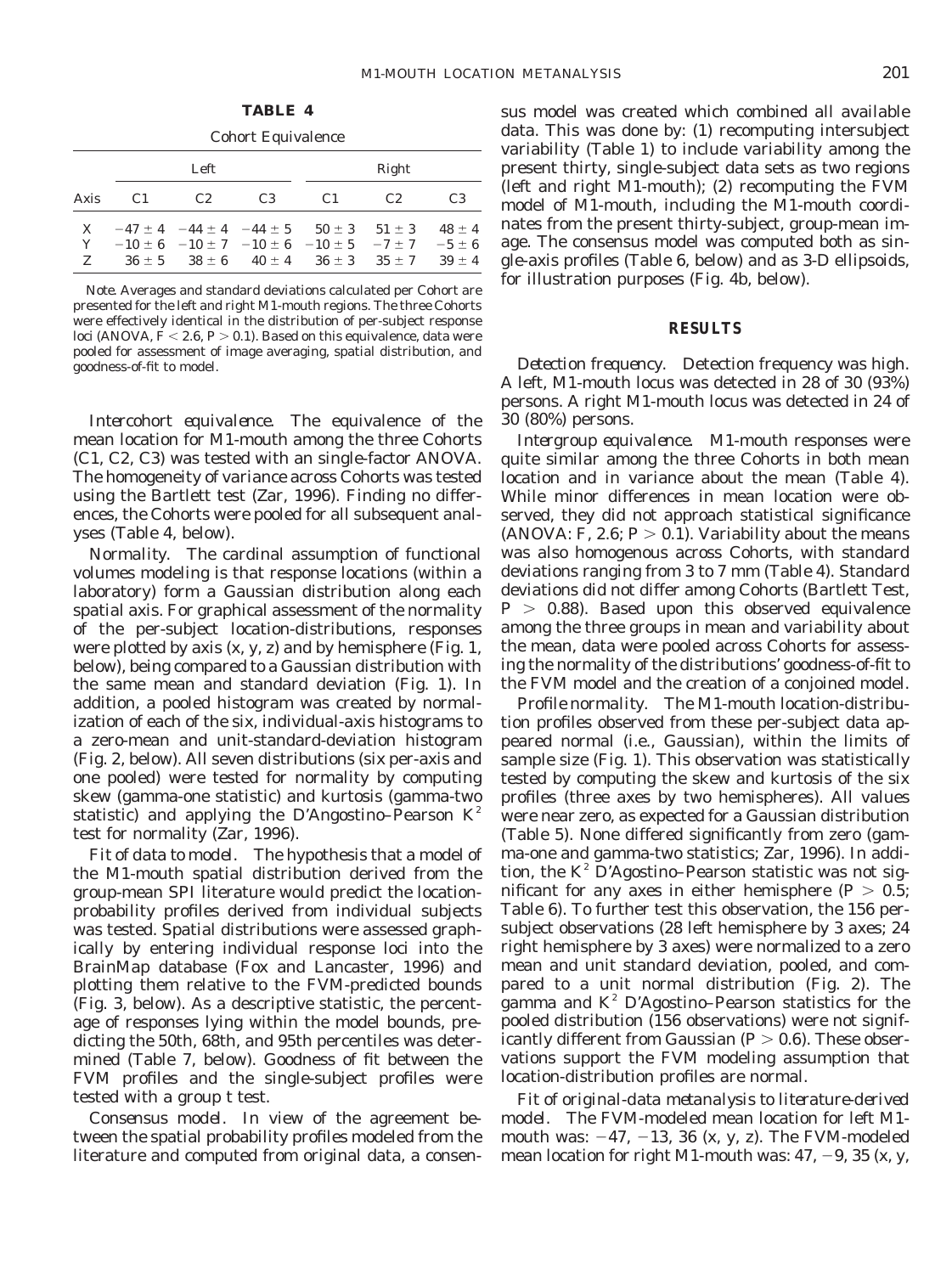

**FIG. 1.** Normality of M1-mouth location distributions by hemisphere and axis. Location-distribution profiles derived from 30 individual subjects for the left M1-mouth region (A = x; C = y; E = z), the right M1-mouth region (B = x; D = y; F = z) are shown. The spatial distributions of the M1-mouth responses were not significantly different from Gaussian.

z). Each of these values was within 5 mm of the mean of the 30, single-subject images. No significant differences were found for any axis (unpaired *t* test, uncorrected for multiple comparisons). Variability was quite close to that predicted from literature metanalysis (compare Table 5 with Table 1). Variability did not differ among axes or hemispheres (Bartlett test, *P* . 0.8). Observed location-distribution profiles were in good agreement with predicted (Table 7; Fig. 3). None differed significantly from predicted (*t* test).

*Consensus model.* As the literature-derived and original-data derived spatial probability distributions were in good agreement, a consensus model was computed that combined all available data (Table 6 and Fig. 4b, below). The consensus model represents the best available estimate of the 3-D spatial probability profiles for M1-mouth.

#### **DISCUSSION**

The M1-mouth mean location, location variability and spatial-probability contours derived from metanalysis of the group-mean literature were in good agreement with values determined from per-subject mapping in thirty normal volunteers. Original-data and intersubject variability values were small and consistent between hemispheres and among coordinates axes, as predicted. These results indicate that stan-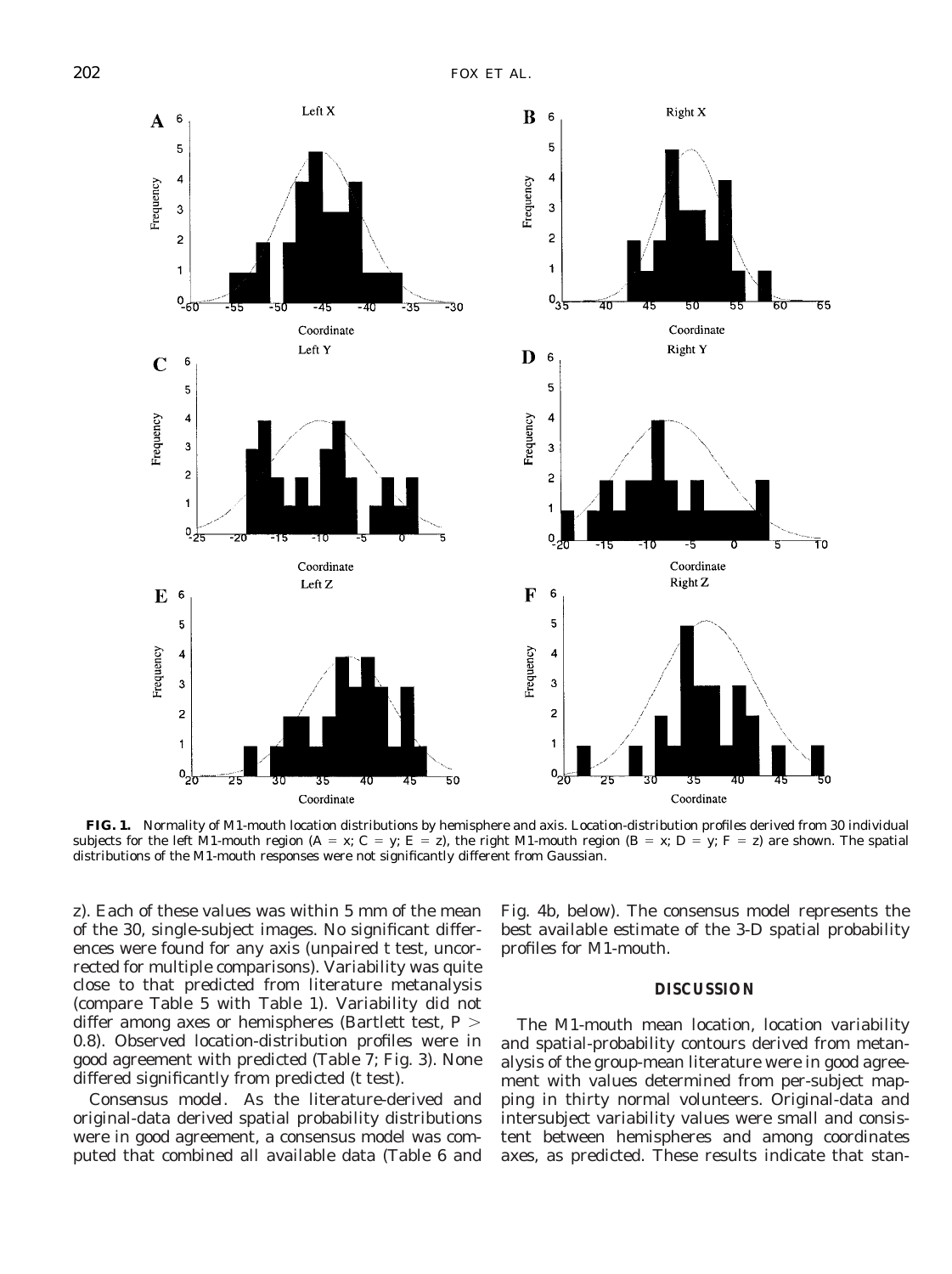

**FIG. 2.** Normality of the pooled M1-mouth location distribution. A pooled location-distribution profile (combining coordinates for both hemisphere and all three axes) was computed by normalizing the individual location-distribution profiles. The cumulative profile is compared to the unit normal distribution with the same mean and variance (solid line) both as a frequency histogram (A) and as a cumulative frequency histogram (B). The cumulative location distribution profile did not differ significantly from the unit normal distribution (the gamma and  $K^2$ D'Agostino-Pearson statistic,  $P > 0.6$ ; Zar, 1996).

dardized coordinates provide an effective alternative to surface anatomy for describing the location of cortical functional areas and for predicting intersubject variability. Within this spatial construct, present data provide the most rigorous description to date of the location and location variability of the M1-mouth representation. Finally, present results indicate that spatial probability modeling, in general, has considerable predictive power and that metanalytic modeling of group-mean data (i.e., FVM), in particular, has predictive power comparable to that of individual-subject data for constructing spatial probability profiles.

*Mean location.* The mean locations of the M1 mouth representations (left and right) independently modeled from a metanalysis of the grand-mean, neuroimaging literature (71 subjects) and from an originaldata metanalysis of data from thirty individual subjects were in good agreement with one another (Figs. 4a and 4b). These models were also in good agreement with prior descriptions of the location and location variability of this functional region (Figs. 4c–4e), as follows. Penfield reported the location and somatotopic organization of M1-mouth cortex in the now-classic, "homonculus" diagram, which subjectively synthesized intraoperative cortical stimulation results from hundreds of patients (Penfield and Rasmussen, 1950). Note that while responses in areas other than hand, face and foot are difficult to elicit, Penfield's diagram interpolates between observations to give a continuous representation of the body, the continuity of which has not been confirmed. Talairach *et al.* (1967) reported persubject, 3-D coordinates of brain locations at which intraoperative cortical electrical stimulation elicited movements of face, hand, or foot (Fig. 4c), providing the first quantitative descriptions of the motor cortex homonculus and of the M1-mouth location, in particular. Fox *et al.* (1987a) reported per-subject, 3-D coordinates of brain locations activated during cutaneous stimulation of face, hand, or foot, based on PET bloodflow imaging, using Talairach's standardized space (Fig. 4d). Grafton *et al.* (1991) reported per-subject locations (in polar coordinates referenced to a coronal plane) activated by voluntary movements of mouth, hand, or leg, also using PET blood-flow imaging (Fig. 4e). Despite the differences in mapping methodology and reporting convention, the agreement among these several studies is remarkable (compare Figs. 4a–4e). Similarly, the agreement among the group-mean reports of the M1-mouth location (used as for input to the model) is also noteworthy (Table 2).

The designation of the reported locations as M1 mouth merits some discussion. Speech was the motor component of the task used in all five studies providing input data for the metanalytic modeling (Table 2) and in all three 10-subject cohorts used for per-subject localization of M1-mouth. Although principally a motor task, speech necessarily involves proprioceptive feedback, thus simultaneously activating primary sensory cortex (BA 3,1,2) as well as primary motor cortex (BA 4). When M1 and S1 response foci lie closer to one another than the spatial resolution of the imaging system, they will merge into a single focus whose location is the center-of-mass of the merged M1-S1 response. Response merging, although common, is not universal; clearly independent M1 and S1 responses were observed in about a half of the 30, individually mapped subjects. From these subjects, it was apparent that M1 and S1 responses may be offset in depth (one lying nearer the gyral convexity, the other lying nearer the sulcal pit) or in position along the central sulcul (one being more dorsal, the other more ventral). Nevertheless, the response locations reported are likely some-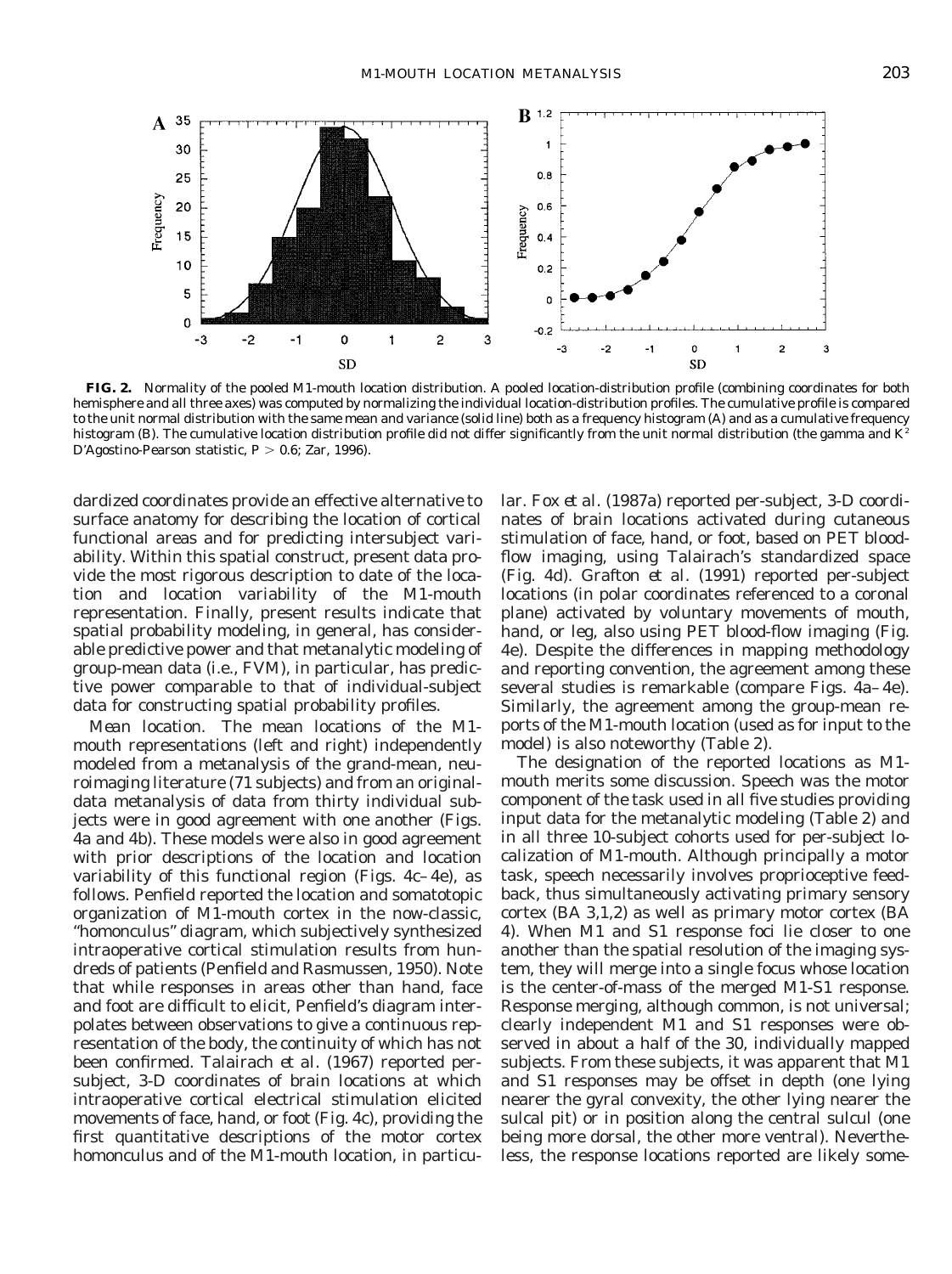

**FIG. 3.** Fit of original-data metanalysis to literature-derived model. The location distribution of the M1-mouth responses (28 left; 24 right) from 30 subjects are illustrated relative to the prediction of the literature-derived FVM model. The rectangle illustrates the predicted 95% confidence bounds. Locations are, in millimeters referable to Talairach (1988), plotted in the Search and View interface of the BrainMap database (Fox and Lancaster, 1996) in axial  $z = 35$  (A), coronal  $y = -24$  (B), and sagittal  $x = -43$  (C) views.

what posterior to those observed with a pure motor task (e.g., during blocking of somatosensory feedback) or with a higher resolution imaging modality, such as

| 'ABL |  |
|------|--|
|------|--|

Normality of Single-Subject Location-Distribution Profiles

| Axis |            | Left       |            | Right      |
|------|------------|------------|------------|------------|
|      | $\gamma$ 1 | $\sqrt{2}$ | $\gamma$ 1 | $\gamma$ 2 |
| X    | $-0.1$     | $+0.3$     | $+0.3$     | $-0.2$     |
| Y    | $+0.3$     | $-1.0$     | $+0.2$     | $-0.6$     |
| z    | $-0.5$     | $-0.2$     | 0.0        | $+1.4$     |

*Note.* The location-distribution profiles derived from the thirty individuals were tested for normality. Skew  $(\gamma 1$  statistic) and kurtosis ( $\gamma$ 2 statistic) were near zero, the expected values for a normal distribution, for both hemispheres and all three axes (x, y, z). No value differed significantly from normal.

functional MRI. This effect is likely not very large, as S1 activations during lip vibration lay, on average, 12 mm posterior to the M1 locations reported here (Fox *et al.,* 1987), indicating that present results were minimally influenced by somatosensory activations. It should also be noted that speech production requires movements of the larynx and diaphragm as well as of the mouth (i.e., the lips, tongue, and oropharynx). Thus, the response locations have some contributions from nonoral structures. The cortical representation of larynx and diaphragm, however, are not likely to be large relative to other oral structures, making their weighting of the reported response locations rather minor.

*Intersubject variability.* The average of the standard deviations (pooling x, y, and z) determined from the original-data-metanalysis (Table 6) component of the present study agreed very closely with the average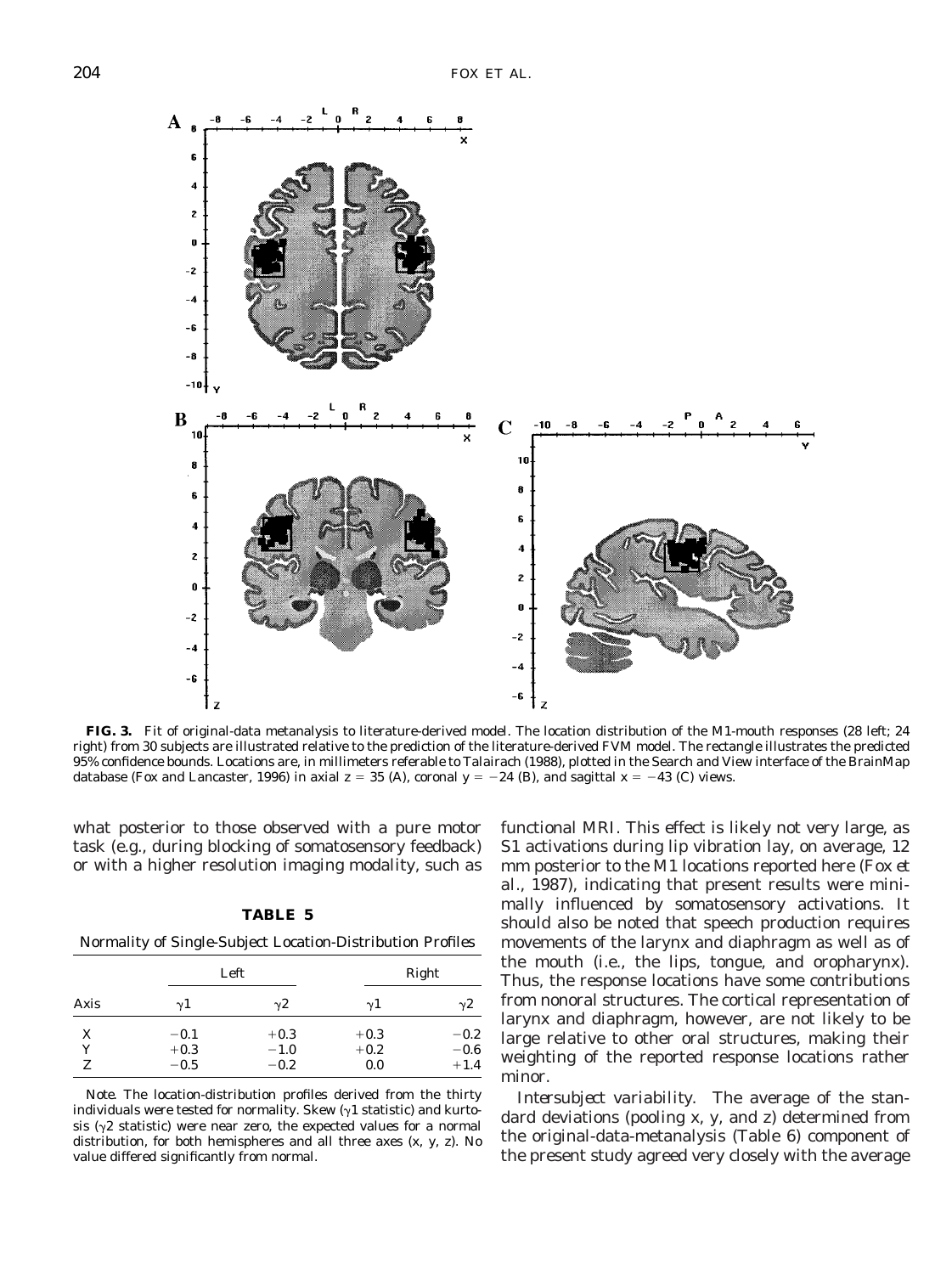Fit of Original-Data Metanalysis to Literature-Derived Model (FVM): Mean and Variance

| Side  |           | n  | X             | Y             | Z            |
|-------|-----------|----|---------------|---------------|--------------|
| Left  | Modeled   | 71 | $-47 \pm 5.2$ | $-13 \pm 5.6$ | $36 \pm 5.5$ |
|       | Observed  | 28 | $-45 \pm 4.4$ | $-10 \pm 6.2$ | $38 \pm 5.0$ |
|       | Consensus | 99 | $-46 \pm 5.2$ | $-11 \pm 5.6$ | $35 \pm 5.5$ |
| Right | Modeled   | 71 | $47 \pm 5.3$  | $-9 \pm 5.6$  | $35 \pm 5.5$ |
|       | Observed  | 24 | $50 \pm 3.6$  | $-7 \pm 6.0$  | $36 \pm 5.5$ |
|       | Consensus | 99 | $48 \pm 5.2$  | $-9 \pm 5.6$  | $35 \pm 5.5$ |

*Note.* The mean  $\pm$  one standard deviation of the thirty-subject, original-data metanalysis (observed) are compared with those modeled by FVM from the two literature metanalyses (modeled). The agreement is very close. The mean (two tailed  $t$  test,  $P > 0.5$ ) did not differ between modeled and observed. A consensus model was computed by adding the 30-subject data to computations of intersubject variability (Table 1) and the M1-mouth mean location (Table 2).

of literature-reported values (Table 1), being 5.3 mm and 5.6 mm (SD), respectively. While the variability among the six, single-subject, standard deviations (two hemispheres by three axes) was small (range of 4 to 6 mm), the variability among standard deviations reported in the literature is quite large, ranging from 2 to 13 mm (Table 1). Even within a single study, estimates of function-location standard deviation can range from 3 mm to 13 mm (Table 1). In large measure, the consistency of the variability estimates of the present study can be attributed to sample size. The present study, to our knowledge, is the largest (30 persons; 52 M1-mouth values), within-laboratory report of the intersubject variability of the spatial coordinates of any functional brain area. An additional factor allowing the present study to provide better and more consistent estimates of location variability than prior studies was the very high signal-to-noise ratio of the activation images. Mintun *et al.* (1989) demonstrated that the precision of the estimation of functional location is strongly dependent upon the signal-to-noise ratio of the subtraction image. While prior PET studies reporting location variability have typically relied on single trial data, the present study used two or three trials on each task, thus increasing response-localization precision and reliability.

The present study determined the location and location variability of only two brain functional areas: the left and right M1 mouth representations. Thus, present data do not directly address whether location variability is similar across different functional areas. Functional volumes modeling, however, assumes that the intersubject component of location variability of brain functional areas is similar for all functional areas, in that it uses a single variance parameter derived from location-variability values reported for a variety of brain areas. The goodness of the predictive capability of FVM will depend upon the closeness of the variability of the modeled area(s) to the average variability value (used for modeling). Areas with greater or less variability than average will be less well modeled. The most readily modeled circumstance would be for all functional brain areas to have similar location variability. This is suggested by the collective experience of studies of reporting individual variability (Table 1) and by studies which simultaneously assessed variability in several functional areas, including Fox and Pardo (1991; Table 1), Hasnain *et al.* (1998; Table 1) and Hunton *et al.* (1996; Table 1). These studies not withstanding, the assumption of homogenous variance needs further validation. The most economical means to this end is to perform additional original-data metanalyses for a variety of brain functional areas, preferably in the context of creating and validating additional FVM, location-probability profiles.

The spatial probability modeling performed here (FVM), assumed that intersubject location variability formed a Gaussian distribution. Data from 30 individual subjects tentatively confirmed this assumption (Figs. 2 and 3; Table 7). Normality of the spatial distributions of other functional areas has also been suggested by Fox *et al.,* (1997), Hunton *et al.* (1996), Hasnain *et al.* (1998).

*Spatial probability profiles.* In the present report the location of M1-mouth is reported in terms of a spatial probability profiles, which describies the cumulative likelihood of an event over a spatial domain. Talairach introduced the use of spatial probability models to human brain mapping, using this format to describe and display intersubject variability in brain structure and function (Talairach *et al.,* 1967). Following the introduction of Talairach coordinates to human brain mapping, several investigators have reported intersubject variability of brain functional areas (Table 1), but without modeling spatial probability profiles. Over the past several years, however, the use of spatial probability profiles to quantify and display intersubject variability has seen considerable interest. In particular, Toga, Thompson, and colleagues have pioneered the use of 3-D spatial probability models to describe the distribution of features of the cortical surface (Thompson and Toga, 1996a, b; Thompson *et al.,* 1997). Fox and colleagues have applied a form of spatial probability modeling (termed "penetrance imaging") to several brain areas activated during speech tasks (Fox *et al.,* 1996). The present application of functional volumes modeling extends the use of spatial probability models for the quantitative description of brain functional organization, increasing the mathematical formality of the computation and validating the practice of modeling spatial probabilities from group mean data.

In the present paper, the validations were limited to one-dimensional probabilities (probability profiles) in each cardinal axis. Fully three-dimensional probability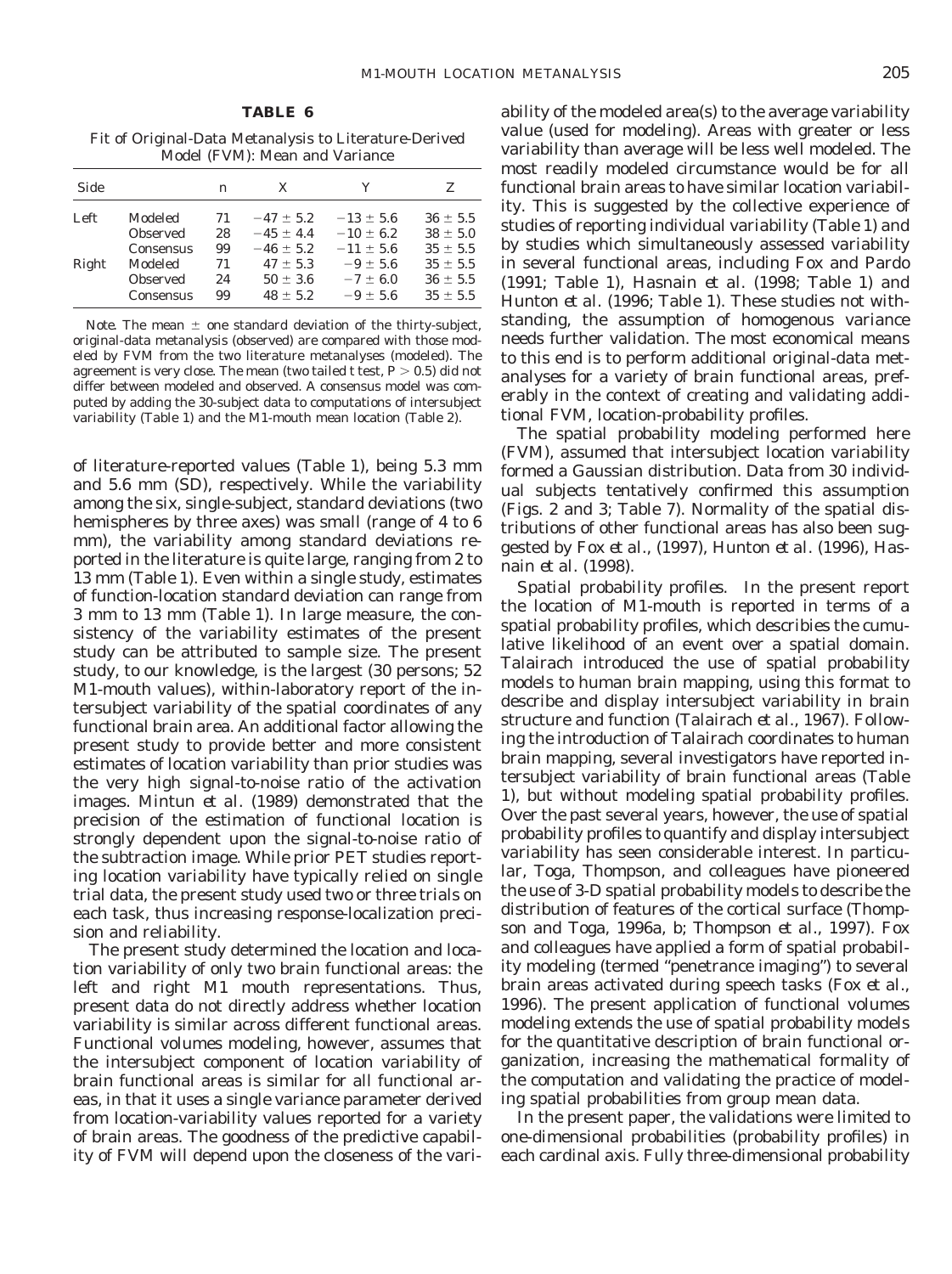

**FIG. 4.** Comparison of homunculi. The classical homunculus of Penfield is compared to quantitatively described (i.e., coordinate referenced) studies, both invasive and noninvasive. (A) Present data for the M1-mouth location from 30 normal subjects. (B) The 50, 68, and 95% confidence bounds of the consensus model, computed as 3-D elipsoids (rather than 1-D profiles) (Table 6). (C) Locations for M1 face/tongue (square), hand (triangle), and foot (circle) derived from intraoperative electrical stimulations (Talairach *et al.,* 1967). (D) Locations for S1 mouth (square), hand (triangle), and foot (circle) derived from PET imaging during vibratory stimulation (Fox *et al.,* 1987). (E) Sectors representing polar-coordinate bounds for M1 mouth, hand, and leg reported by Grafton *et al.* (1991). All images (A–E) are plotted in the Search and View Interface of the BrainMap database at slice  $-24$  mm in the y plane.

volumes were created for illustration purposes, but have not been validated. A probability volume is clearly preferable to a set of profiles, providing a more precise representation of the spatial distribution. Validation of probability volumes will be undertaken in subsequent phases of this work.

*Surface landmarks.* In the present study, the locations of functional areas are described relative to a standardized space with no explicit reference to surface anatomical features, such as sucli and gyri. The

use of M1-mouth as the "test case" for spatial probability modeling of a brain functional area was motivated, in part, by Grafton's observation that the M1 mouth area "was identified by no sulcus or other surface landmark." Despite the lack of a reliable surface-anatomical reference point, the M1-mouth location was reliably located for individual subjects by a spatial probability model computed from group-mean data. Moreover, the observed intersubject variability of the M1-mouth location was quite similar to the average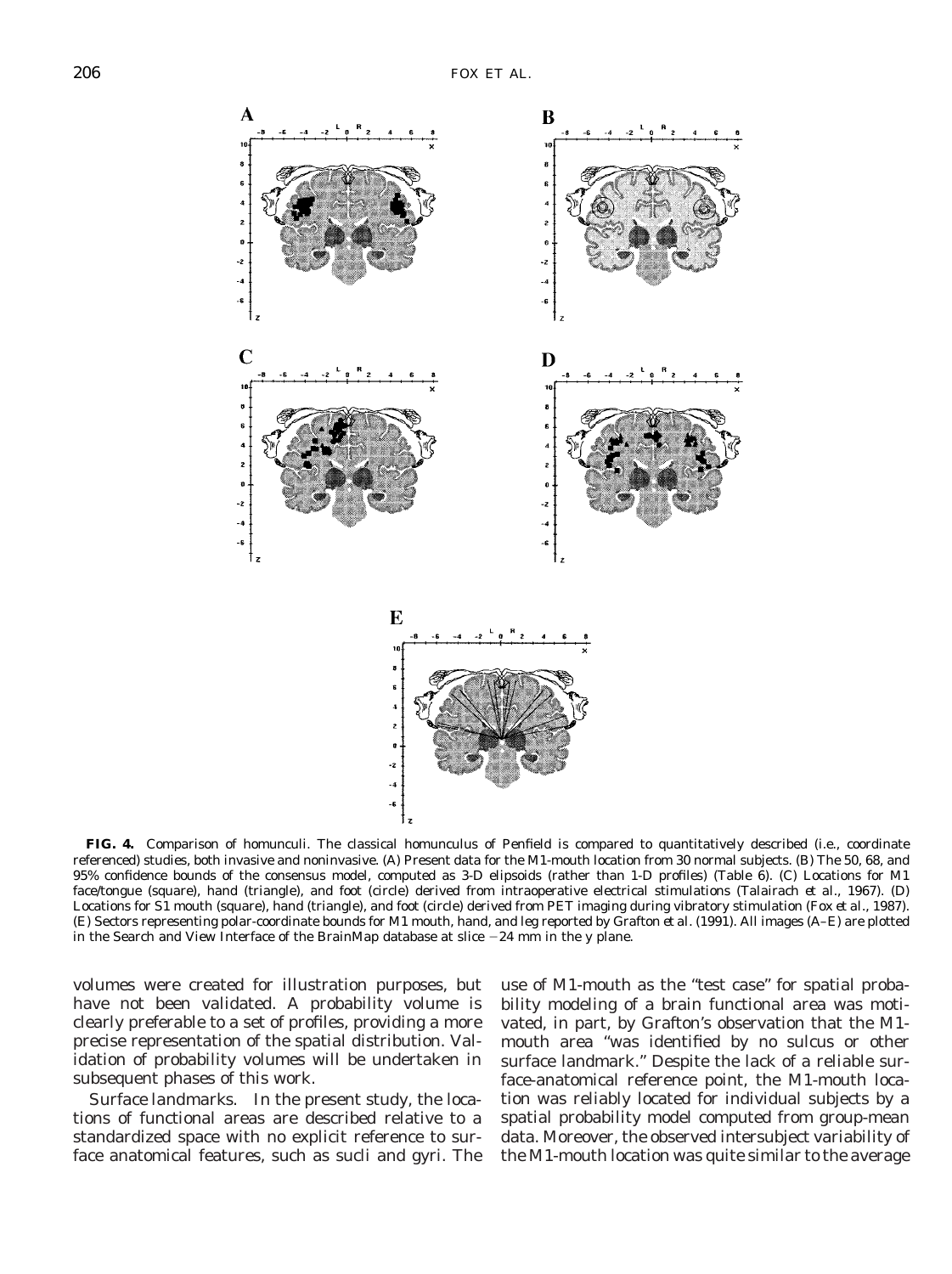Fit of Original-Data Metanalysis to Literature-Derived Model (FVM): Location-Distribution Profiles

| Side       | n  | Axis | 50%  | 68%  | 95%   |
|------------|----|------|------|------|-------|
| Left<br>28 |    | X    | 57.1 | 78.6 | 100.0 |
|            |    | Y    | 39.3 | 57.1 | 89.3  |
|            |    | z    | 28.6 | 46.4 | 85.7  |
|            |    | Mean | 41.7 | 60.7 | 91.7  |
| Right      | 24 | X    | 62.5 | 91.7 | 100.0 |
|            |    | Y    | 41.7 | 58.3 | 91.7  |
|            |    | Z    | 37.5 | 50.0 | 91.7  |
|            |    | Mean | 47.2 | 66.7 | 94.4  |

*Note.* The percentage per-subject observations falling within the location-distribution profiles predicted by FVM modeling of M1 mouth from literature metanalysis are shown. "Side" indicates the cerebral hemisphere. The "*n*" column indicates the number of subjects (of 30) in which an M1-mouth response was detected. "Axis" indicates the cardinal axes of the standardized coordinate space. The 50, 68, and 95% columns indicate the percentage of the per-subject observations falling within the bounds predicted by FVM to contain 50, 68, and 95% of the observations, respectively.

of that reported for other brain areas (Table 1). In view of the known complexity and intersubject variability of the gyrification of the posterior, inferior frontal lobe (Ono, 1990; Garey, 1994), this supports suggestions that gyral complexity and intersubject variability in gyral anatomy are not indicative of the intersubject variability in local functional anatomy (Fox and Pardo, 1991). This further suggests that the impression that language related brain areas are particularly variable in location (Ojemann *et al.,* 1989) may reflect the unreliability of surface features as an anatomical reference frame, rather than true variability in the locations of functional areas.

*Influence of spatial normalization algorithms.* All image data used in this report, both literature-derived and in-house, were spatially normalized using global, linear spatial normalization algorithms (e.g., Lancaster *et al.,* 1995, 1999), rather than regional, nonlinear (e.g., Christensen *et al.,* 1994; Schormann *et al.,* 1998; Collins *et al.,* 1999; Kochunov *et al.,* 1999). That is, spatial transformations were limited to translations, rotations and scales along each coordinate axis with no regionally specific deformations. Thus, the spatial probability profiles reported here describe intersubject variability, assuming prior global spatial normalization. Although generally similar in their methodologies, global spatial normalization algorithms differ among laboratories. Interlaboratory differences in spatial normalization methodology could influence present estimates of variability in two ways. First, differences among laboratories in reported estimates of intersubject variability (Table 1) likely reflect differences in algorithm performance as well as true differences between brain areas and subject samples. Second, a laboratory-specific algorithmic bias would contribute to interlaboratory differences in the reported mean locations of M1-mouth (Table 2). Such errors would influence the estimated mean location of the M1-mouth FVM model in direct proportion to the number of subjects in each laboratory's group. Such errors, however, would not influence our estimate of intersubject variability, as this was derived entirely from the data in Table 1.

Regional spatial normalization algorithms were not employed for several reasons. Regional spatial normalization algorithms (Christensen *et al.,* 1994; Schormann *et al.,* 1998; Collins *et al.,* 1999; Kochunov *et al.,* 1999) are at an early stage of development. To our knowledge, no functional brain mapping papers—and certainly none of the papers reporting the location of M1-mouth—have used algorithms of this type. Data transformed with this degree of anatomical precision, then, are not available. As a consequence, the impact that nonlinear spatial normalization will have on functional variability is unknown. Although these algorithms can remove nearly all of the anatomical variability between subjects, it remains conjectural whether or not this will substantially decrease intersubject variability in functional-area locations and, if so, whether this improvement will be equal for all brain regions or only for regions near primary sulci. It is well known that the locations of many brain functional areas, including M1-mouth, are not reliably predicted by gross anatomy (i.e., surface features). Thus, using spatial normalization algorithms which mimimize differences in surface anatomy may or may not reduce functional variability below that achieved by global algorithms. Estimation of the intersubject functional-area variability following nonlinear anatomical matching, then, remains an objective for future work.

*Applications.* Several motivations for performing metanalysis of functional areas can be identified. First and foremost, metanalytic models serve as accurate, concise, intuitive formulations of accumulated knowledge, as is illustrated here. In addition, models can serve as tools for automated image analysis, image interpretation, and data retrieval. As an example of image interpretation, a location-probability model (either structural or functional) can be used to assign a most-likely name and an likelihood value to a feature within a brain image (e.g., an activated location). Structure–location names and probabilities are already being used for this purpose (Lancaster *et al.,* 1997). Functional spatial–probability contours could be used in a similar manner. Functional location–probability contours can be used as a regions-of-interest, to specify locations within an activation image hypothesized to be engaged by a task. By this model, analysis would ask whether or not the hypothesized areas (defined by location–probability boundaries) were acti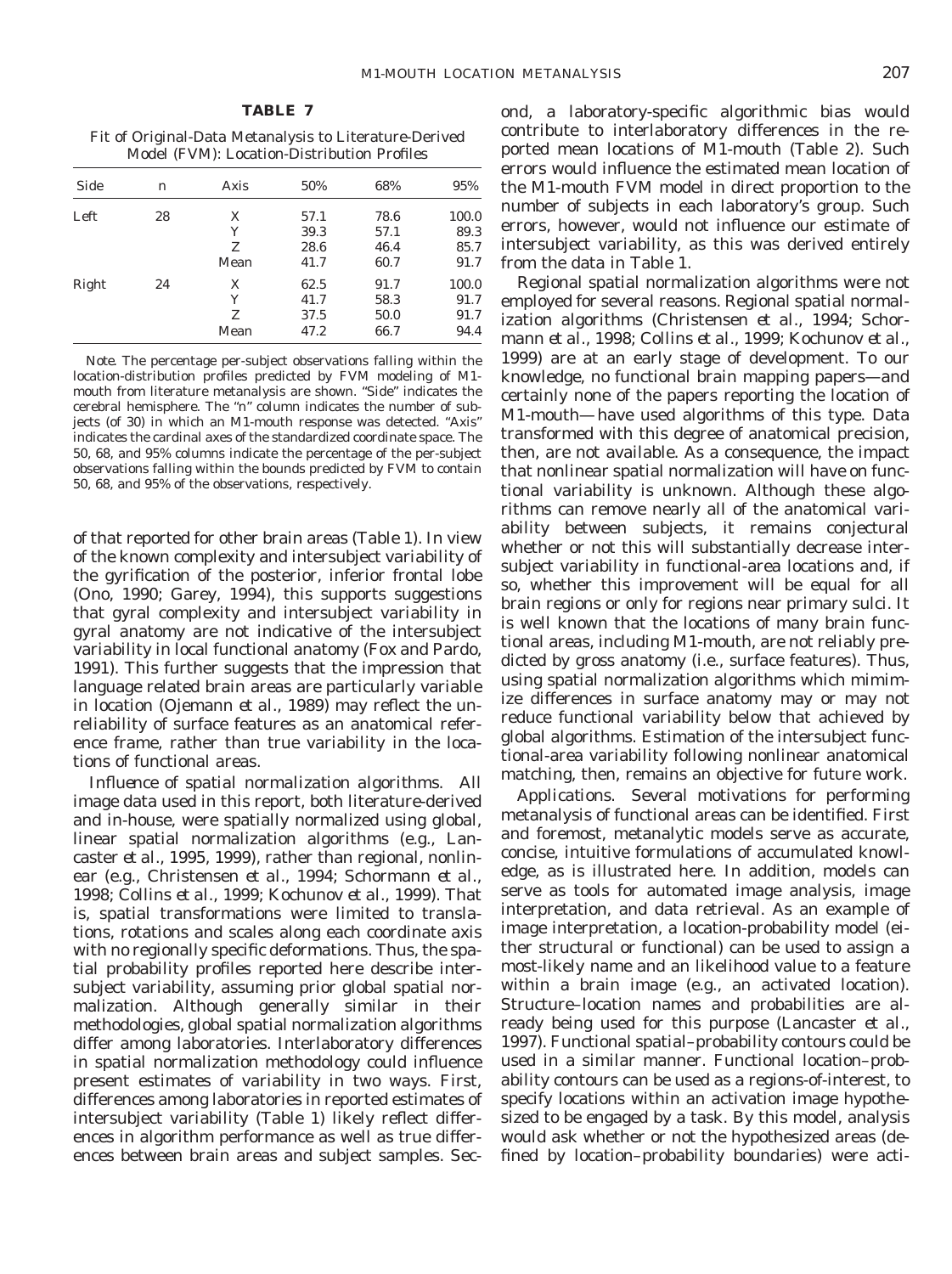vated under a specific set of conditions, thereby directly addressing the recurring criticism that voxel-based image analyses are intrinsically hypothesis generating rather than hypothesis testing (Worsley *et al.,* 1992; Friston *et al.,* 1991; Ford, 1986). This strategy would also increase statistical power, by reducing the analyzed volumes, thereby reducing the severity of the correction for multiple comparisons (Friston *et al.,* 1997). Precise description of location–probability distributions for the normal-subject population provides a powerful tool for identifying aberrant organizations, such as likely occur with developmental and acquired brain lesions. Spatial probability models can also be used to guide experimental or therapeutic interventions. For example, Paus and colleagues have used probabilistic estimates of mean location to guide delivery of transcranial magnetic stimulation (Paus *et al.,* 1997, 1998). Finally, retrieval of studies activating a specific brain location from a database, such as Brain-Map (Fox and Lancaster, 1996), can be readily and powerfully performed by means of location–probability bounds.

## **ACKNOWLEDGMENTS**

This work was supported by NIH Grants MH/DA52176, DC03689, LM6858, and by grants from the EJLB Foundation and the Mind Science Foundation.

#### **REFERENCES**

- Andreasen, N. C., O'Leary, D. S., Cizadlo, T., Arndt, S., Rezai, K., Watkins, G. L., Ponto, L. L. B., and Hichwa, R. D. 1995. Remembering the Past: Two facets of eposidic memory explored with positron emission tomography. *Am. J. Psych.* **152:** 1576–1585.
- Belliveau, J. W., Kennedy, D. N., Mckinstry, R. C., Buchbinder, B. R., Weisskoff, R. M., Cohen, M. S., Vevea, J. M., Brady, T. J., and Rosen, B. R. 1991. Functional mapping of the human visual cortex by magnetic resonance imaging. *Science* **254:** 716–719.
- Bookheimer, S. Y., Zeffiro, T. A., Blaxton, T., Gaillard, W., and Theodore, W. 1995. Regional cerebral blood flow during object naming and word reading. *Hum. Brain Mapp.* **3:** 93–106.
- Braun, A. R., Varga, M., Stager, S., Schulz, G., Selbie, S., Maisog, J. M., Carson, R. E., and Ludlow, C. L. 1997. Altered patterns of cerebral activity during speech and language production in developmental stuttering. *Brain* **120:** 761–784.
- Christensen, G., Rabbitt, R., and Miller, M. 1994. 3-D brain mapping using a deformable neuranatomy. *Phys. Med. Biol.* **39:** 609–618.
- Collins, D., Holmes, C., Peter, T., and Evans, A. 1999. ANIMAL: Automated Nonlinear Image Matching and Anatomical Labeling. In *Brain Warping* (A. Toga, Ed), pp. 133–142. Academic Press, San Diego.
- Ford, I. 1986. Confounded correlations: Statistical limitations in the analysis of interregional relationships of cerebral metabolic activity. *J. Cereb. Blood Flow Metab.* **6:** 385–388.
- Fox, P. T. 1995a. Broca's area: Motor encoding in somatic space. *Behav. Brain Sci.* **18**(2): 344–345.
- Fox, P. T. 1995b. Spatial normalization: Origins, objectives, applications and alternatives. *Hum. Brain Mapp.* **3:** 161–164.
- Fox, P. T., Burton, H., and Raichle, M. E. 1987a. Mapping human somatosensory cortex with positron emission tomography. *J. Neurosurg.* **67:** 34–43.
- Fox, P. T., Fox, J. M., Raichle, M. E., and Burde, R. M. 1985a. The role of cerebral cortex in the generation of voluntary saccades: A positron emission tomographic study. *J. Neurophysiol.* **54:** 348– 369.
- Fox, P. T., Ingham, R. J., Ingham, J. C., Hirsch, T. B., Downs, J. H., Martin, C., Jerabek, P., Glass, T., and Lancaster, J. L. 1996. A PET study of the neural systems of stuttering. *Nature* **382:** 158–162.
- Fox, P. T., and Lancaster, J. L. 1996. Un atlas du cerveau sur internet. *La Recherche* **289:** 49–51.
- Fox, P. T., Lancaster, J. L., Parsons, L. M., Xiong, X. H., and Zamaripa, F. 1997. Functional volumes modeling: Theory and preliminary assessment. *Hum. Brain Mapp.* **5:** 306–311.
- Fox, P. T., Miezin, F. M., Allman, J. M., Van Essen, D. C., and Raichle, M. E. 1987b. Retinotopic organiztion of human visual cortex mapped with positron-emission tomography. *J. Neurosci.* **7:** 911–922.
- Fox, P. T., Mintun, M. A., Raichle, M. E., and Herscovitch, P. 1984. A noninvasive approach to quantitative functional brain mapping with H<sup>15</sup>O and positron emission tomography. *J. Cereb. Blood Flow Metab.* **4:** 329–333.
- Fox, P. T., Mintun, M. A., Reiman, E. M., and Raichle, M. E. 1988. Enhanced detection of focal brain responses using intersubject averaging and distribution analysis of subtracted PET images. *J. Cereb. Blood Flow Metab.* **8:** 642–653.
- Fox, P. T., and Mintun, M. A. 1989. Noninvasive functional brain mapping by change-distribution analysis of average PET images of H2 15O tissue activity. *J. Nucl. Med.* **30:** 141–149.
- Fox, P. T., and Pardo, J. 1991. Does inter-subject variability in cortical functional organization increase with neural "distance" from the periphery? In *Exploring Brain Functional Anatomy with Positron Tomography,* pp. 125–144. Wiley, New York.
- Fox, P. T., Parsons, L. M., and Lancaster, J. L. 1998. Beyond the single study: Function/location metanalysis in cognitive neuroimaging. *Curr. Opin. Neurobiol.* **8:** 178–187.
- Fox, P. T., Perlmutter, J. S., and Raichle, M. E. 1985b. A stereotactic method of anatomical localization for positron emission tomography. *J. Comput. Assist. Tomogr.* **9:** 141–153.
- Fox, P. T., Raichle, M. E., and Thach, W. T. 1985c. Functional mapping of the human cerebellum with positron emission tomography. *Proc. Natl. Acad. Sci. USA* **82:** 1–5.
- Friston, K. J., Frith, C. D., Liddle, P. F., and Frackowiak, R. S. J. 1991. Comparing functional (PET) images: The assessment of significant change. *J. Cereb. Blood Flow Metab.* **11:** 690–699.
- Friston, K. J. 1997. Testing for anatomically specified regional effects. *Hum. Brain Mapp.* **5:** 133–136.
- Garey, L. J. 1994. *Brodmann's Localization in the Cerebral Cortex.* Smith Gordon, London.
- Goldring, S. 1978. A method for surgical management of focal epilepsy expecially as it relates to children. *J. Neurosurg.* **49:** 344– 356.
- Grafton, S. T., Woods, R. P., and Mazziotta, J. C. 1993. Within-arm somatotopy in human motor areas determined by positron emission tomography imaging of cerebral blood flow. *Exp. Brain Res.* **95:** 172–176.
- Grafton, S. T., Woods, R. P., Mazziotta, J. C., and Phelps, M. E. 1991. Somatotopic mapping of the primary motor cortex in humans: Activation studies with cerebral blood flow and positron emission tomography. *J. Neurophysiol.* **66:** 735–743.
- Hasnain, M. K., Fox, P. T., and Woldorff, M. G. 1998. Intersubject variability of functional areas in the human visual cortex. *Hum. Brain Mapp.* **6:** 301–315.
- Herscovitch, P., Markham, J., and Raichle, M. E. 1983. Brain blood flow measured with intravenous  $H_2^{15}O$ . I. Theory and error analysis. *J. Nucl. Med.* **24:** 782–789.